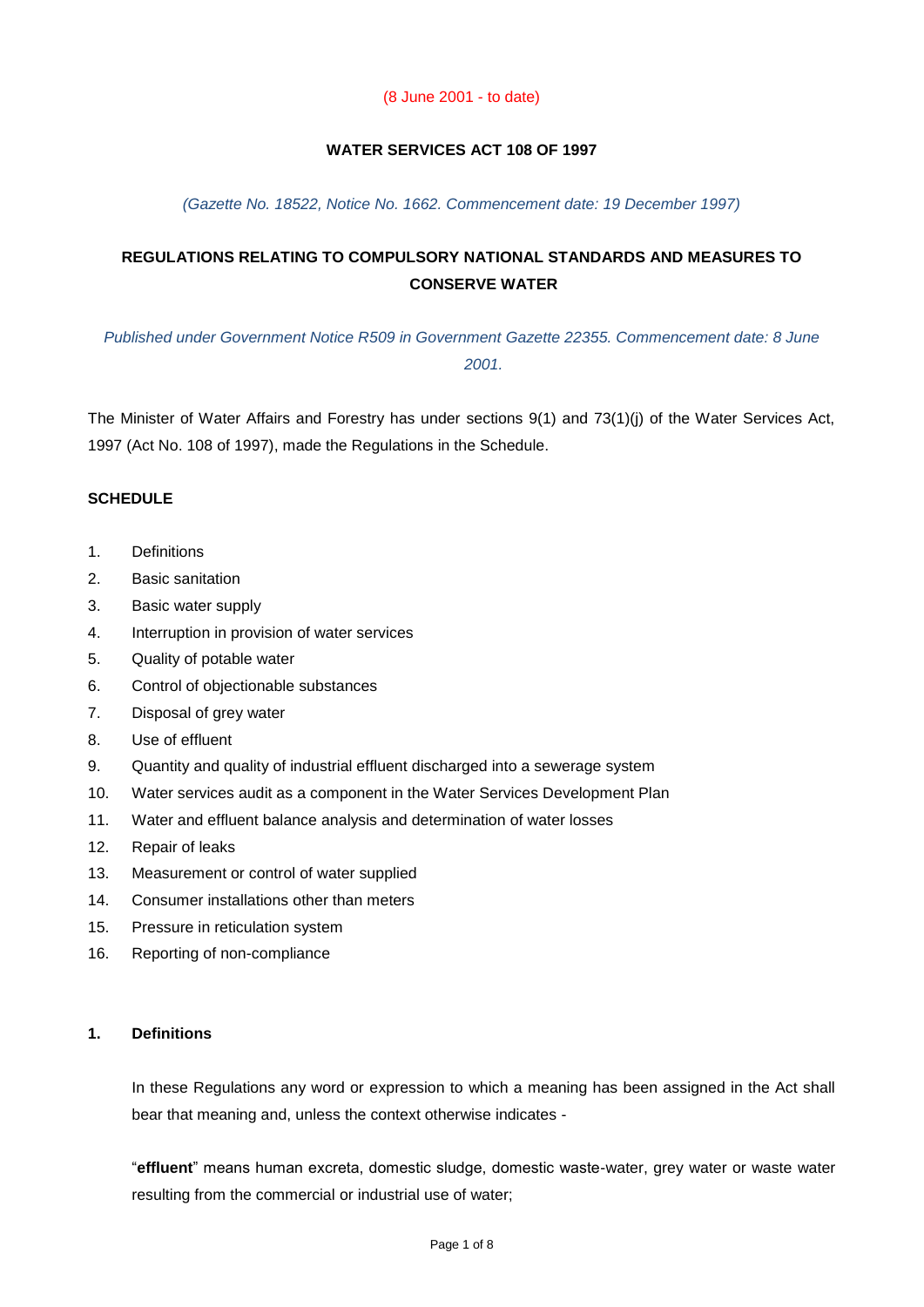"**grey water**" means waste water resulting from the use of water for domestic purposes, but does not include human excreta;

"**supply zone**" means an area, determined by a water services institution, within which all the consumer connections are provided with water supply services from the same bulk supply;

"**the Act**" means the Water Services Act, 1997 (Act No. 108 of 1997);

"**the National Water Act**" means the National Water Act, 1998 (Act No. 36 of 1998);

"**user** connection" means any connection through which a user can gain access to water services and includes any consumer installation and any bulk or communal connection.

"**user sector**" means the applicable category of users, being users categorised into at least either -

- (a) domestic;
- (b) industrial; or
- (c) commercial,

sectors;

"**water efficient device**" means any product that reduces the excessive use of water.

# **2. Basic sanitation**

The minimum standard for basic sanitation services is -

- (a) the provision of appropriate health and hygiene education; and
- (b) a toilet which is safe, reliable, environmentally sound, easy to keep clean, provides privacy and protection against the weather, well ventilated, keeps smells to a minimum and prevents the entry and exit of flies and other disease-carrying pests.

#### **3. Basic water supply**

The minimum standard for basic water supply services is -

- (a) the provision of appropriate education in respect of effective water use; and
- (b) a minimum quantity of potable water of 25 litres per person per day or 6 kilolitres per household per month -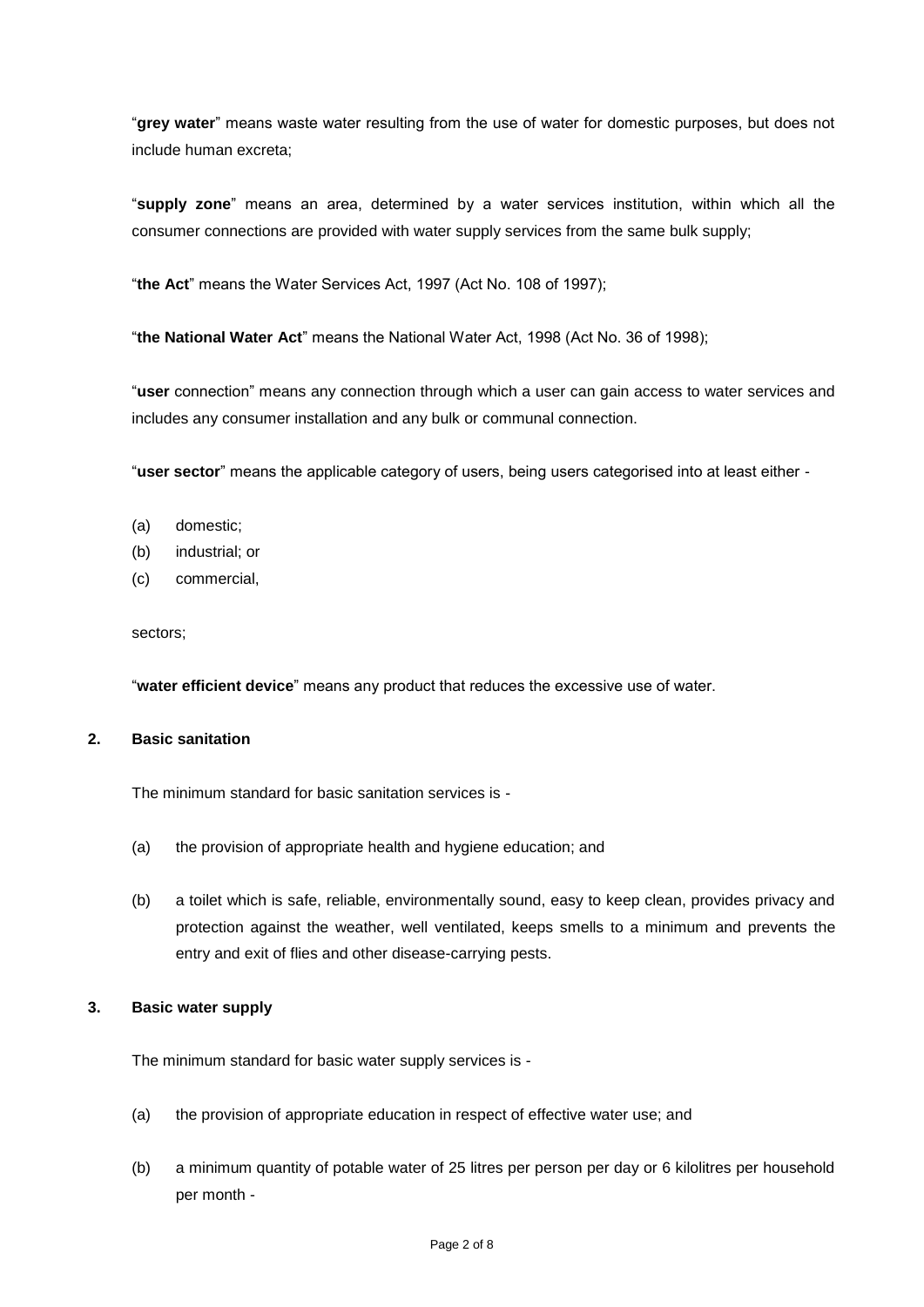- (i) at a minimum flow rate of not less than 10 litres per minute;
- (ii) within 200 metres of a household; and
- (iii) with an effectiveness such that no consumer is without a supply for more than seven full days in any year.

## **4. Interruption in provision of water services**

A water services institution must take steps to ensure that where the water services usually provided by or on behalf of that water services institution are interrupted for a period of more than 24 hours for reasons other than those contemplated in section 4 of the Act, a consumer has access to alternative water services comprising -

- (a) at least 10 litres of potable water per person per day; and
- (b) sanitation services sufficient to protect health.

# **5. Quality of potable water**

- (1) Within two years of the promulgation of these Regulations, a water services authority must include a suitable programme for sampling the quality of potable water provided by it to consumers in its water services development plan.
- (2) The water quality sampling programme contemplated in subregulation (1) must specify the points at which potable water provided to consumers will be sampled, the frequency of sampling and for which substances and determinants the water will be tested.
- (3) A water services institution must compare the results obtained from the testing of the samples with SABS 241: Specifications for Drinking Water, or the South African Water Quality Guidelines published by the Department of Water Affairs and Forestry.
- (4) Should the comparison of the results as contemplated in subregulation (3) indicate that the water supplied poses a health risk, the water services institution must inform the Director-General of the Department of Water Affairs and Forestry and the head of the relevant Provincial Department of Health and it must take steps to inform its consumers -
	- (a) that the quality of the water that it supplies poses a health risk;
	- (b) of the reasons for the health risk;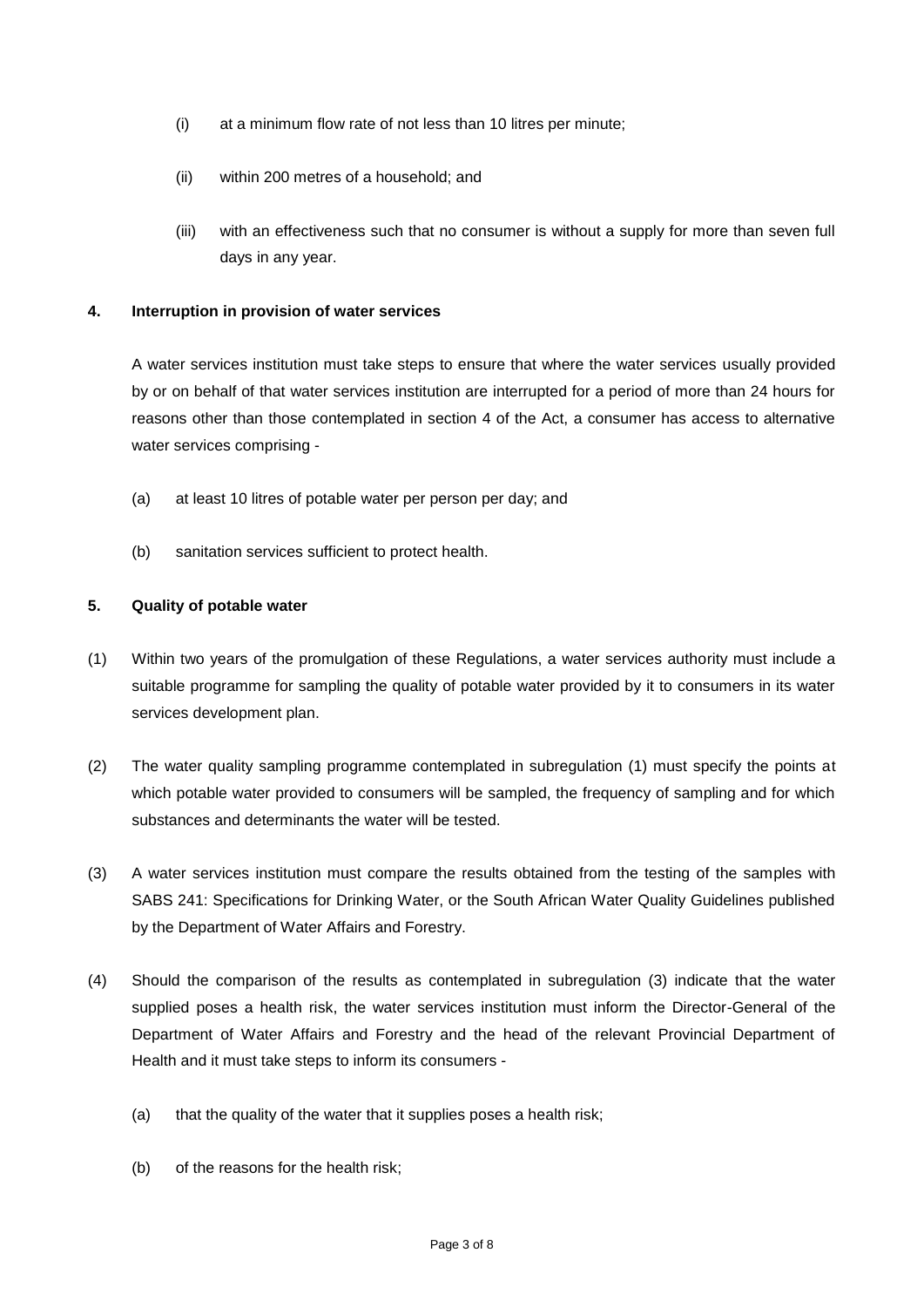- (c) of any precautions to be taken by the consumers; and
- (d) of the time frame, if any, within which it may be expected that water of a safe quality will be provided.

#### **6. Control of objectionable substances**

- (1) A water services institution must take measures to prevent any substance other than uncontaminated storm water to enter -
	- (a) any storm water drain; or
	- (b) any watercourse, except in accordance with the provisions of the National Water Act.
- (2) A water services institution must take measures to prevent storm water from entering its sewerage system.

#### **7. Disposal of grey water**

A water services institution may impose limitations on the use of grey water if the use thereof may negatively affect health, the environment or available water resources.

#### **8. Use of effluent**

- (1) A water services institution must ensure that the use of effluent for any purpose does not pose a health risk before approving that use.
- (2) Any tap or point of access through which effluent or non-potable water can be accessed, must be clearly marked with a durable notice indicating that the effluent or non-potable water is not suitable for potable purposes.
- (3) A notice contemplated in subregulation (2) must be in more than one official language and must include the PV5 symbolic sign for non-potable water as described in SABS 1186: Symbolic Safety Signs: Part 1: Standards, Signs and General Requirements.

#### **9. Quantity and quality of industrial effluent discharged into a sewerage system**

A water services institution is only obliged to accept the quantity and quality of industrial effluent or any other substance into a sewerage system that the sewage treatment plant linked to that system is capable of purifying or treating to ensure that any discharge to a water resource complies with any standard prescribed under the National Water Act.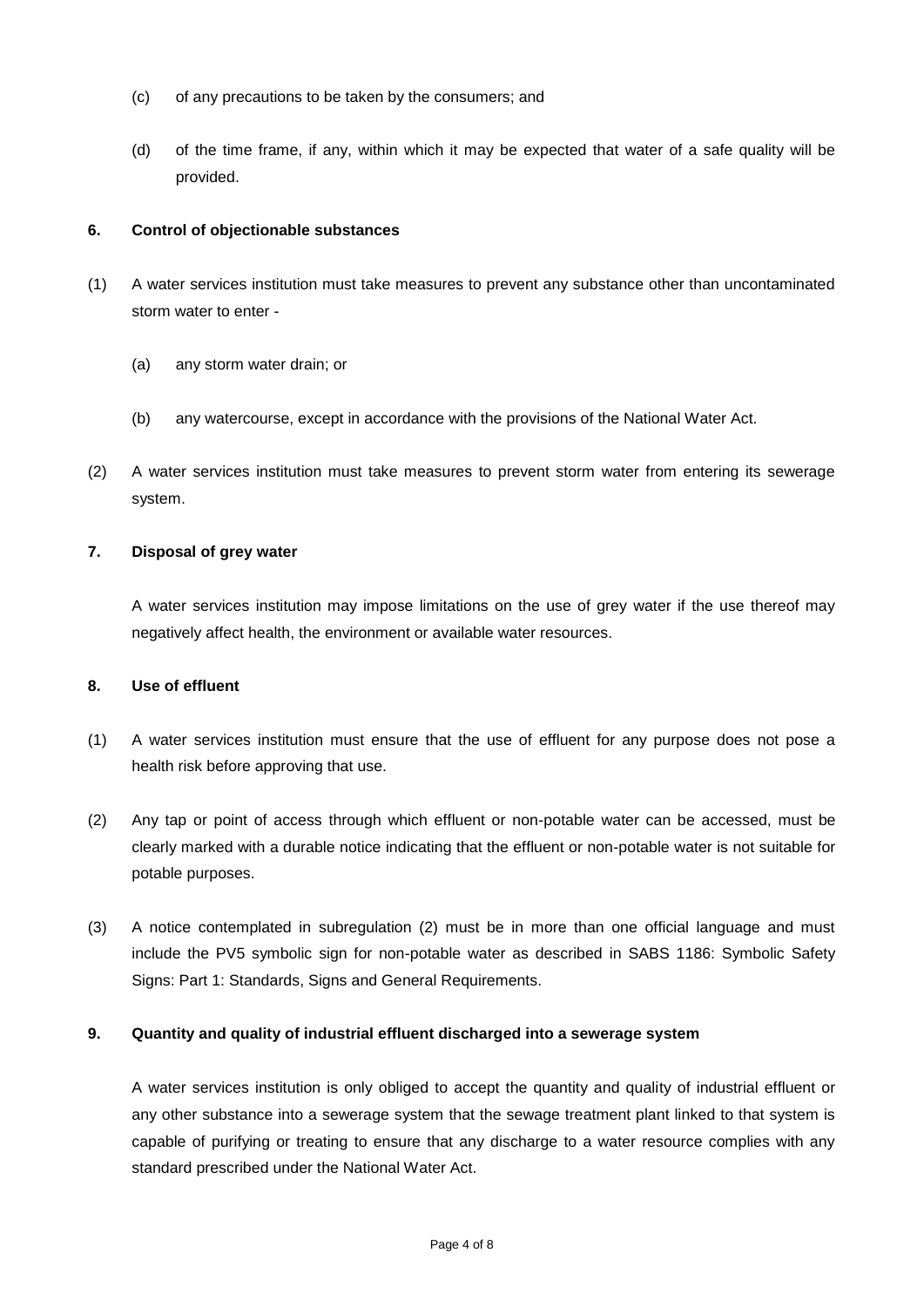#### **10. Water services audit as a component in the Water Services Development Plan**

- (1) A water services authority must include a water services audit in its annual report on the implementation of its water services development plan required in terms of section 18(1) of the Act.
- (2) A water services audit must contain details for the previous financial year and, if available, comparative figures for the preceding two financial years of -
	- (a) the quantity of water services provided, including at least
		- (i) the quantity of water used by each user sector;
		- (ii) the quantity of water provided to the water services institution by another water services institution;
		- (iii) the quantity of effluent received at sewage treatment plants; and
		- (iv) the quantity of effluent not discharged to sewage treatment plants and approved for use by the water services institution;
	- (b) the levels of services rendered, including at least
		- (i) the number of user connections in each user sector;
		- (ii) the number of households provided with water through communal water services works;
		- (iii) the number of consumers connected to a water reticulation system where pressures rise above 900 kPa at the consumer connection;
		- (iv) the number of households provided with sanitation services through consumer installations connected to the sewerage system;
		- (v) the number of households with access to basic sanitation services;
		- (vi) the number of new water supply connections made; and
		- (vii) the number of new sanitation connections made;
	- (c) the numbers provided in compliance with paragraph (b) expressed as a percentage of the total number of connections or households;
	- (d) cost recovery, including at least -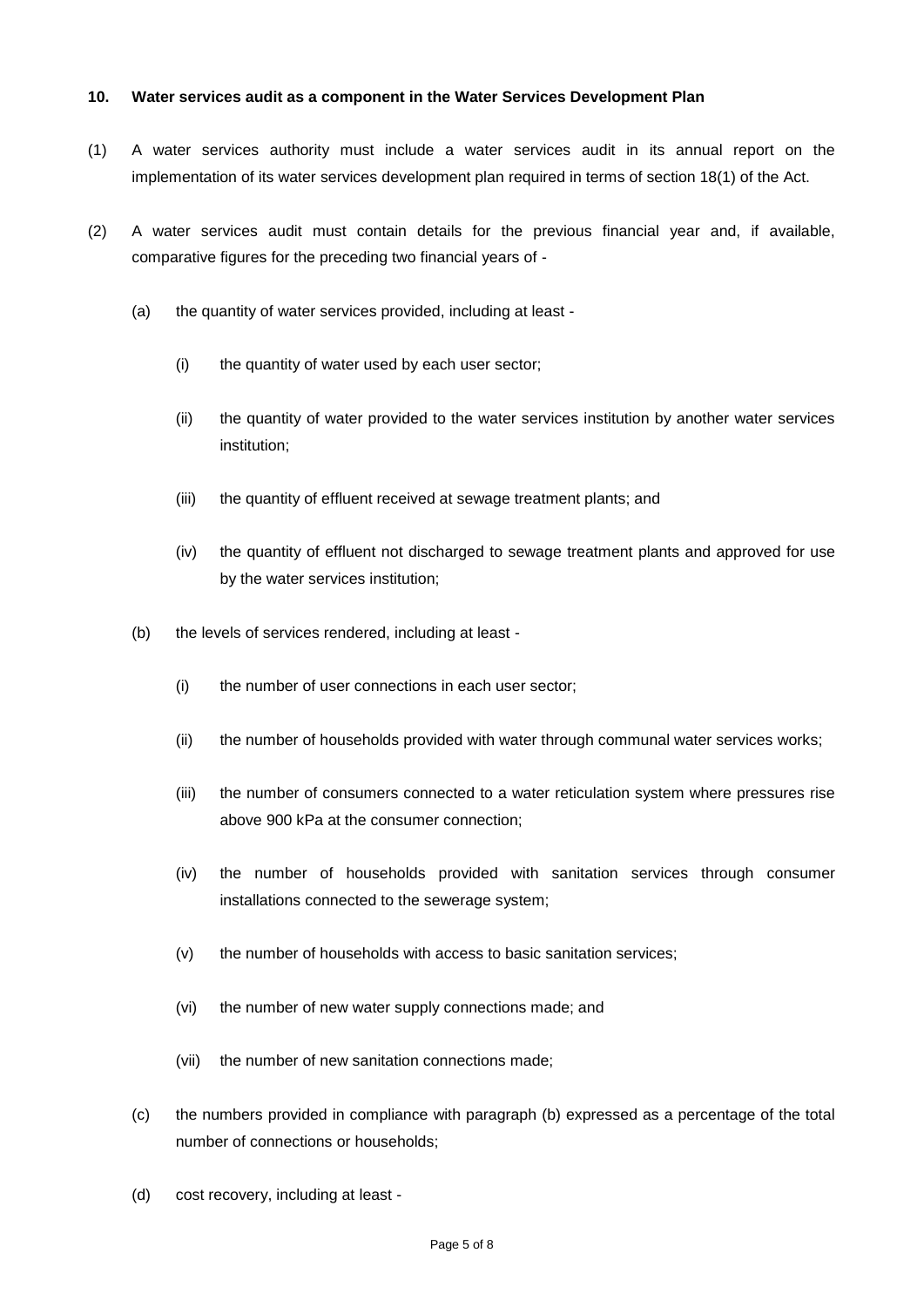- (i) the tariff structures for each user sector;
- (ii) the income collected expressed as a percentage of total costs for water services provided; and
- (iii) unrecovered charges expressed as a percentage of total costs for water services provided;
- (e) meter installation and meter testing, including at least
	- (i) the number of new meters installed at consumer installations; and
	- (ii) the number of meters tested and the number of meters replaced expressed as a percentage of the total number of meters installed at consumer connections;
- (f) the water quality sampling programme contemplated in regulation 5(1), the results of the comparison set out in regulation 5(3) and any occurrence reported in compliance with regulation 5(4); and
- (g) water conservation and demand management, including at least
	- (i) the results of the water balance as set out in regulation 11;
	- (ii) the total quantity of water unaccounted for;
	- (iii) the demand management activities undertaken; and
	- (iv) the progress made in the installation of water efficient devices.

## **11. Water and effluent balance analysis and determination of water losses**

- (1) Within two years of the promulgation of these Regulations, a water services institution must every month -
	- (a) measure the quantity of water provided to each supply zone within its supply area;
	- (b) determine the quantity of unaccounted for water by comparing the measured quantity of water provided to each supply zone with the total measured quantity of water provided to all user connections within that supply zone;
	- (c) measure the quantity of effluent received at each sewage treatment plant; and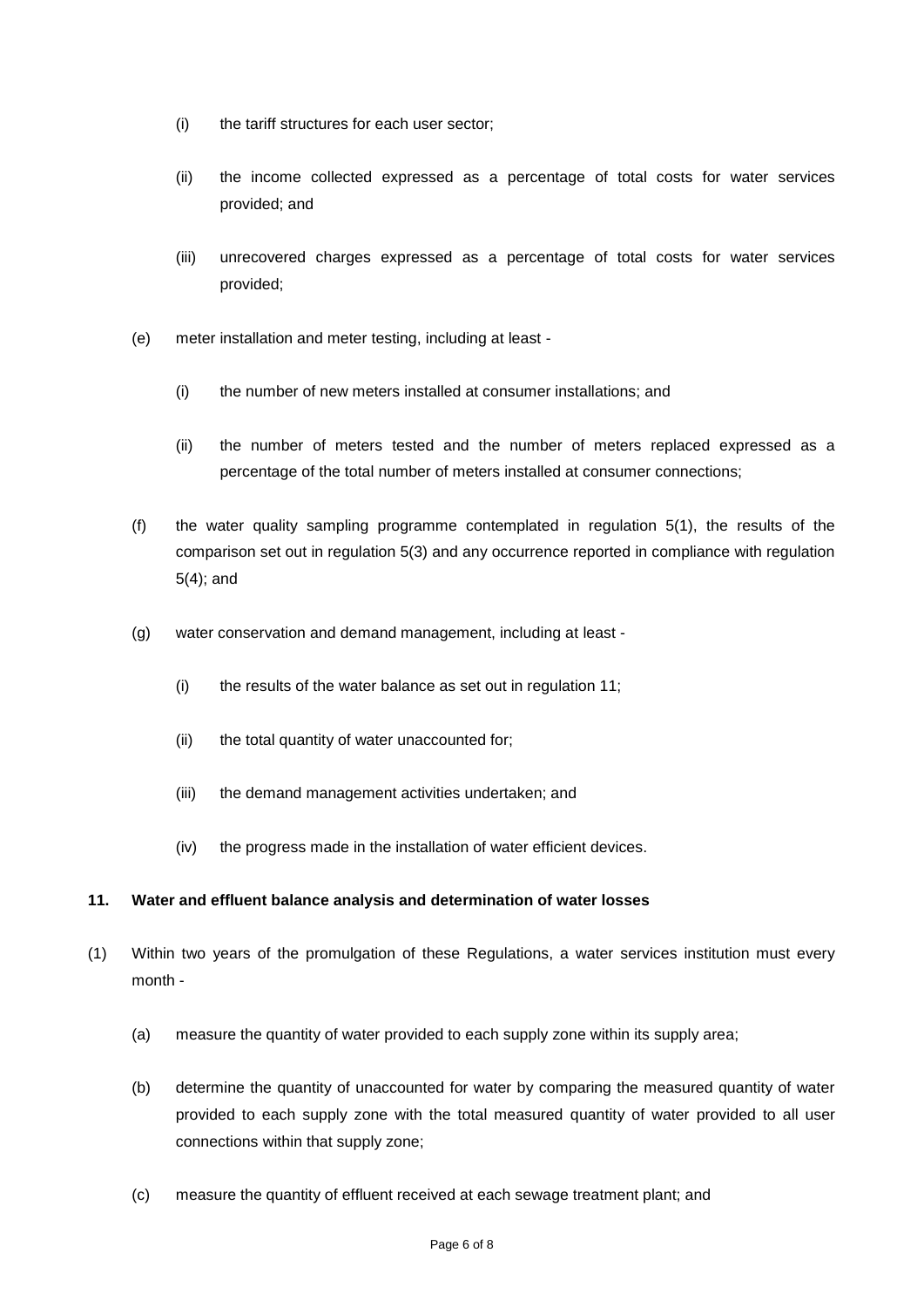- (d) determine the quantity of water supplied but not discharged to sewage treatment plants by comparing the measured quantity of effluent received at all sewage treatment plants with the total measured quantity of water provided to all user connections.
- (2) A water services institution must
	- (a) take steps to reduce the quantity of water unaccounted for; and
	- (b) keep record of the quantities of water measured and of the calculations made.

## **12. Repair of leaks**

A water services institution must repair any major, visible or reported leak in its water services system within 48 hours of becoming aware thereof.

## **13. Measurement or control of water supplied**

- (1) A water services institution must
	- (a) within two years after promulgation of these Regulations, fit a suitable water volume measuring device or volume controlling device to all user connections provided with water supply services that are existing at the time of commencement of these Regulations; and
	- (b) fit a suitable water volume measuring device or volume controlling device to every user connection made after the commencement of these Regulations.
- (2) If constructed or installed after promulgation of these Regulations, a suitable water volume measuring device or volume controlling device must be fitted to separately measure or control the water supply to every -
	- (a) individual dwelling within a new sectional title development, group housing development or apartment building;
	- (b) individual building, having a maximum designed flow rate exceeding 60 litres per minute within any commercial or institutional complex; and
	- (c) irrigation system with a maximum designed flow rate exceeding 60 litres per minute that uses water supplied by a water services institution.
- (3) Where the water supplied is measured by way of a meter, that meter must comply with the Trade Metrology Act, 1973 (Act No. 77 of 1973), if of a size regulated under that Act.